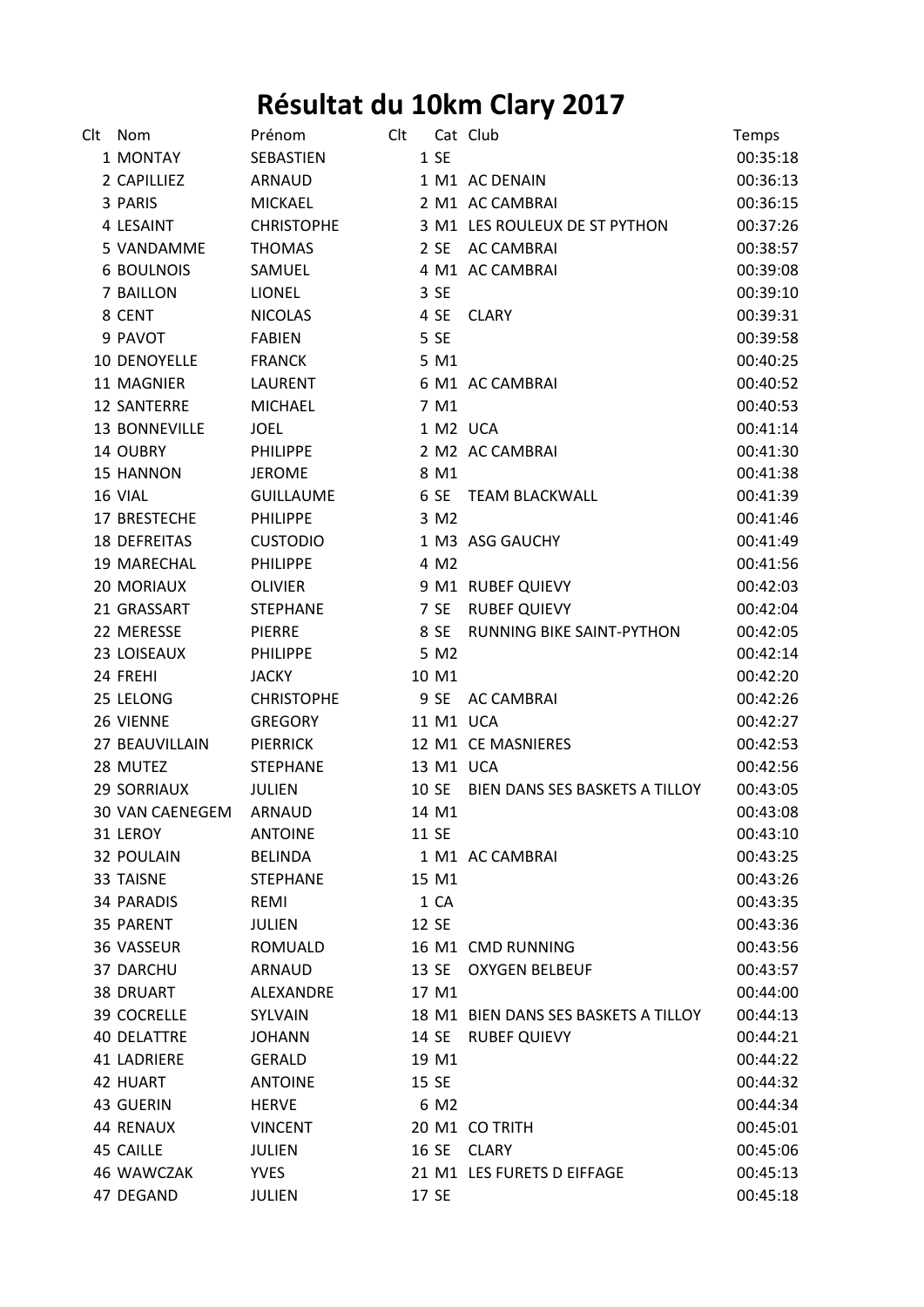| <b>48 POTIER</b>      | <b>WILLIAM</b>     | 22 M1     |                                | 00:45:27 |
|-----------------------|--------------------|-----------|--------------------------------|----------|
| 49 TISON              | <b>GUY</b>         | 7 M2      |                                | 00:45:28 |
| <b>50 BOUTROUILLE</b> | <b>FLORENT</b>     | 23 M1     |                                | 00:45:29 |
| 51 MATHIEU            | <b>ERIC</b>        |           | 8 M2 CE ALSTOM                 | 00:45:34 |
| 52 DELPIERRE          | <b>DYLAN</b>       | 18 SE     |                                | 00:45:39 |
| 53 CARLIER            | SEBASTIEN          |           | 24 M1 RUBEF QUIEVY             | 00:45:47 |
| 54 MINEZ              | <b>JULIEN</b>      |           | 19 SE LES ROULEUX DE ST PYTHON | 00:45:48 |
| 55 SANIEZ             | <b>DOMINIQUE</b>   |           | 9 M2 LES ROULEUX DE ST PYTHON  | 00:46:00 |
| 56 WAREMBOURG         | <b>MAXENCE</b>     | $1$ JU    |                                | 00:46:13 |
| 57 SCHRYVE            | <b>EMMANUEL</b>    |           | 25 M1 RUBEF QUIEVY             | 00:46:14 |
| 58 HENNEQUART         | <b>VINCENT</b>     | 26 M1 UCA |                                | 00:46:15 |
| 59 SOUFFLET           | <b>ODIN</b>        | 20 SE     |                                | 00:46:17 |
| 60 LEROY              | <b>ROMAIN</b>      | 1 ES      |                                | 00:46:19 |
| <b>61 RENAUX</b>      | <b>LIONEL</b>      |           | 27 M1 CAP21                    | 00:46:23 |
| 62 MARTIN             | <b>MAXIME</b>      | 21 SE     |                                | 00:46:23 |
| 63 DEVAUX             | <b>GUILLAUME</b>   | 22 SE     |                                | 00:46:32 |
| 64 GERGAUD            | <b>JULIEN</b>      | $2$ JU    | <b>DYNAMIC BERTRY</b>          | 00:46:33 |
| <b>65 DOUCHET</b>     | <b>VINCENT</b>     |           | 28 M1 RUBEF QUIEVY             | 00:46:38 |
| 66 LEFEBVRE           | SEBASTIEN          | 23 SE     | <b>RUNNING SOS 24</b>          | 00:46:39 |
| 67 LEPRETRE           | <b>THIERRY</b>     | 29 M1     |                                | 00:46:58 |
| <b>68 PARMENTIER</b>  | <b>FREDERIC</b>    |           | 10 M2 AC CAMBRAI               | 00:47:03 |
| 69 BRYLKA             | <b>PHILIPPE</b>    | 11 M2     |                                | 00:47:07 |
| 70 PINAUD             | <b>JULIEN</b>      | 24 SE     |                                | 00:47:21 |
| 71 LECUYER            | <b>ROBERT</b>      | 12 M2 UCA |                                | 00:47:22 |
| 72 MANSOURI           | <b>CHRISTOPHE</b>  |           | 30 M1 DYNAMIC BERTRY           | 00:47:24 |
| 73 MODESTE            | <b>MATHIAS</b>     | 31 M1     |                                | 00:47:28 |
| 74 DUBAR              | <b>FRANCIS</b>     |           | 13 M2 UCA CAUDRY               | 00:47:29 |
| 75 GRAS               | <b>LAURENT</b>     |           | 32 M1 MOY DE LAISNE            | 00:47:37 |
| 76 BAILLON            | <b>DOMINIQUE</b>   | 14 M2 UCA |                                | 00:47:43 |
| 77 CASTILLE           | <b>JACQUES</b>     |           | 33 M1 CAMBRAI TRIATHLON        | 00:47:44 |
| 78 BARBIER            | <b>JEROME</b>      |           | 34 M1 RUBEF QUIEVY             | 00:47:53 |
| 79 CHATELAIN          | <b>LOIC</b>        | 2 ES      |                                | 00:47:57 |
| <b>80 DELCROIX</b>    | SEBASTIEN          | 25 SE     |                                | 00:48:03 |
| 81 HENNION            | <b>ACHILLE</b>     | 26 SE     |                                | 00:48:05 |
| 82 SAUVEZ             | <b>LAURENT</b>     | 27 SE     |                                | 00:48:06 |
| 83 DUBUIS             | <b>ROBERT</b>      | 15 M2     |                                | 00:48:08 |
| 84 LEDO               | <b>ROMAIN</b>      | 28 SE     | <b>RUNNING SOS 24</b>          | 00:48:10 |
| 85 BOULAND            | SEBASTIEN          | 29 SE     |                                | 00:48:20 |
| 86 TAQUET             | <b>JEAN CLAUDE</b> |           | 16 M2 LES ROULEUX DE ST PYTHON | 00:48:21 |
| 87 DJALALI            | FARID              | 35 M1     |                                | 00:48:31 |
| 88 MICHEL             | <b>HERVE</b>       |           | 36 M1 CLARY                    | 00:48:34 |
| 89 HARDELIN           | <b>AUGUSTIN</b>    | 37 M1     |                                | 00:48:39 |
| 90 PRONNIER           | <b>DOMINIQUE</b>   | 17 M2     |                                | 00:48:39 |
| 91 DUBAR              | <b>NATHALIE</b>    |           | 1 M2 UCA CAUDRY                | 00:48:53 |
| 92 PLUCHARD           | <b>FREDERIC</b>    |           | 18 M2 RUBEF QUIEVY             | 00:49:11 |
| 93 MICHEL             | <b>JEROME</b>      | 30 SE     | <b>UCA</b>                     | 00:49:12 |
| 94 SCHTYCK            | <b>ALAIN</b>       |           | 2 M3 CO TRITH                  | 00:49:15 |
| <b>95 KIK</b>         | <b>CHRISTOPHE</b>  |           | 38 M1 LES ROULEUX DE ST PYTHON | 00:49:16 |
| 96 DUPIRE             | LOIC               |           | 39 M1 RUNNING SOS 24           | 00:49:26 |
| 97 TAISNE             | THIBAUT            |           | 31 SE CLARY                    | 00:49:27 |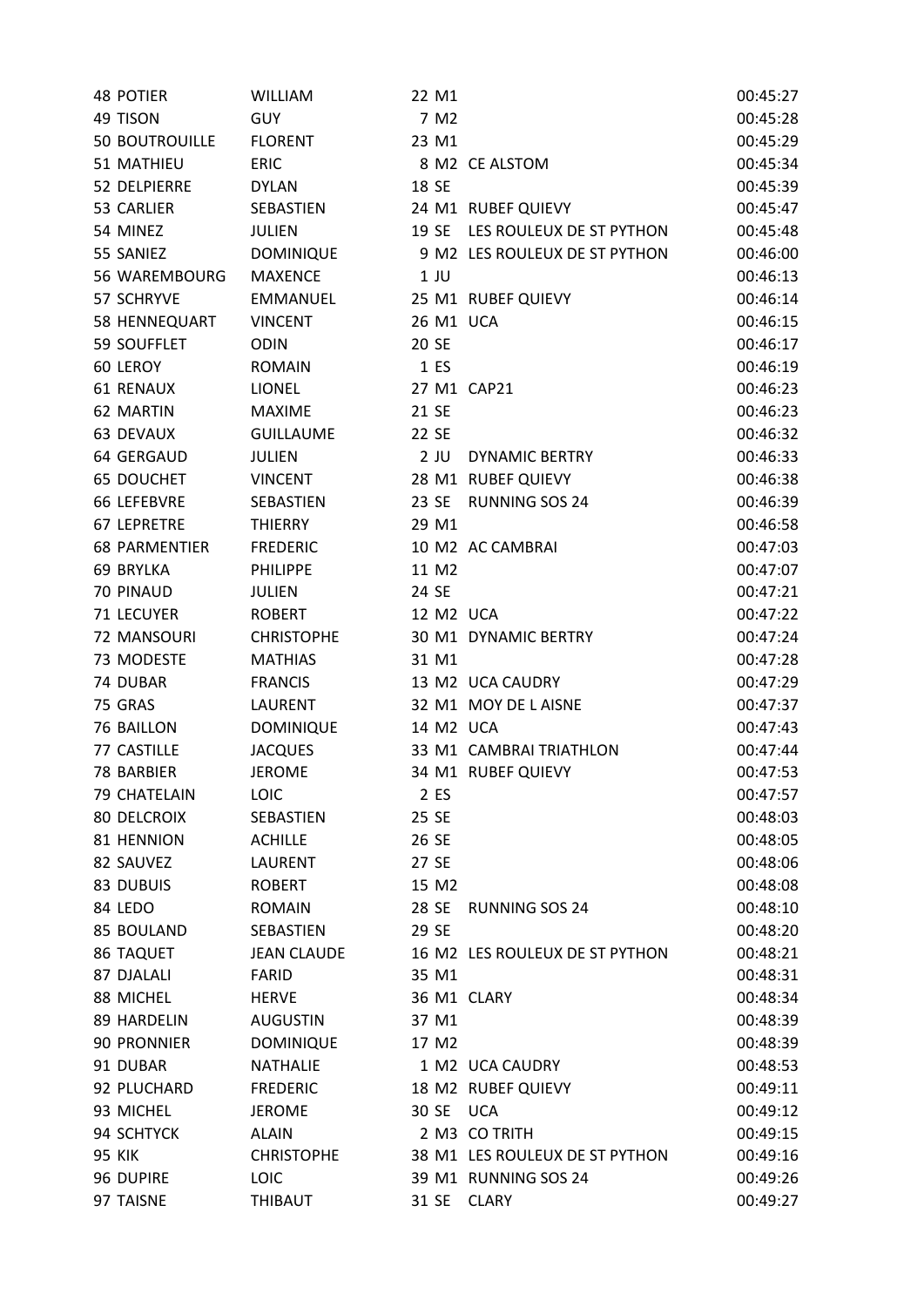| 98 DYBIONA             | <b>MURIEL</b>       |       |       | 2 M2 RUNNING BIKE ST PYTHON          | 00:49:28 |
|------------------------|---------------------|-------|-------|--------------------------------------|----------|
| 99 CLOEZ               | <b>OLIVIER</b>      |       |       | 40 M1 RUBEF QUIEVY                   | 00:49:33 |
| 100 WITAS              | <b>PHILIPPE</b>     |       |       | 41 M1 RUNNING BIKE ST PYTHON         | 00:49:34 |
| <b>101 REUX</b>        | <b>NICOLAS</b>      | 32 SE |       |                                      | 00:49:36 |
| 102 BOULAND            | <b>HERVE</b>        |       |       | 33 SE ACB BAPAUME                    | 00:49:38 |
| 103 MAGNIEZ            | <b>FREDERIC</b>     |       | 42 M1 |                                      | 00:49:44 |
| 104 PAYEN              | <b>FLORENT</b>      | 34 SE |       |                                      | 00:49:50 |
| 105 FLAMENT            | <b>DOMINIQUE</b>    |       | 19 M2 |                                      | 00:50:03 |
| 106 BRICOUT            | <b>MICHEL</b>       |       |       | 20 M2 UCA                            | 00:50:05 |
| 107 KWIATKOWSKI        | <b>SYLVAIN</b>      |       | 43 M1 |                                      | 00:50:07 |
| 108 DECLERCK           | <b>JEAN PIERRE</b>  |       | 21 M2 |                                      | 00:50:12 |
| 109 VALLE              | SYLVAIN             | 35 SE |       |                                      | 00:50:14 |
| 110 THERY              | <b>ANTOINE</b>      |       |       | 22 M2 ARTJE                          | 00:50:24 |
| 111 LENGRAND           | <b>MICKAEL</b>      |       | 36 SE | <b>HANDISPORT</b>                    | 00:50:28 |
| 112 LEPRETRE           | <b>ALAIN</b>        |       | 23 M2 |                                      | 00:50:34 |
| 113 HERBAIN            | <b>BENJAMIN</b>     | 37 SE |       |                                      | 00:50:44 |
| 114 BONNARD            | <b>JEAN CHARLES</b> |       | 24 M2 |                                      | 00:50:49 |
| 115 DEZ                | <b>JEROME</b>       |       |       | 44 M1 BIEN DANS SES BASKETS A TILLOY | 00:50:51 |
| 116 GAVE               | <b>JEAN MARIE</b>   |       | 25 M2 |                                      | 00:50:58 |
| 117 LOCQUET            | <b>JEAN CLAUDE</b>  |       | 45 M1 |                                      | 00:50:59 |
| 118 FRONVAL            | <b>XAVIER</b>       |       |       | 46 M1 DANS LES YEUX D'HUGO           | 00:51:01 |
| 119 HONORE             | <b>DYLAN</b>        |       | 3 ES  |                                      | 00:51:04 |
| 120 COPIN              | <b>ANTOINE</b>      | 38 SE |       |                                      | 00:51:05 |
| 121 ROUSIES            | <b>BENJAMIN</b>     | 39 SE |       |                                      | 00:51:08 |
| 122 GABRIELS           | <b>GUILLAUME</b>    | 40 SE |       | <b>CLARY</b>                         | 00:51:14 |
| 123 DAVID              | <b>DANIEL</b>       |       | 3 M3  |                                      | 00:51:28 |
| 124 VERREMAN           | PIERRE              |       |       | 4 M3 CE MASNIERES                    | 00:51:31 |
| 125 LEFEBVRE           | <b>GUY</b>          |       |       | 5 M3 DYNAMIC BERTRY                  | 00:51:36 |
| 126 HUROT              | <b>RODOLPHE</b>     |       | 47 M1 |                                      | 00:51:40 |
| 127 HERBIN             | <b>PATRICE</b>      |       |       | 26 M2 RUBEF QUIEVY                   | 00:51:41 |
| 128 PLOUVIER           | <b>MARC ANTOINE</b> |       |       | 48 M1 AC CAMBRAI                     | 00:51:52 |
| 129 FABRE              | RAPHAEL             |       |       | 49 M1 LES ROULEUX DE ST PYTHON       | 00:51:59 |
| 130 GOMES              | <b>FLORENT</b>      | 41 SE |       |                                      | 00:52:01 |
| 131 LEVEQUE            | <b>TONY</b>         | 42 SE |       |                                      | 00:52:02 |
| 132 COLLERY            | <b>JEAN MARIE</b>   |       | 27 M2 |                                      | 00:52:06 |
| 133 RICQUE             | <b>FRANCOIS</b>     | 43 SE |       |                                      | 00:52:20 |
| 134 JETTE              | <b>EMMANUEL</b>     |       | 50 M1 |                                      | 00:52:28 |
| 135 JETTE              | <b>JULIEN</b>       | 44 SE |       |                                      | 00:52:45 |
| 136 BULTEZ             | PASCAL              |       |       | 6 M3 UCA                             | 00:52:49 |
| 137 RAGGI              | <b>BENJAMIN</b>     | 45 SE |       |                                      | 00:52:54 |
| 138 SOUFFLET           | <b>ODORIC</b>       |       | 4 ES  |                                      | 00:52:56 |
| 139 MERIAUX            | ADELAIDE            |       | 1 ES  |                                      | 00:53:00 |
| 140 DAVAIN             | <b>JEAN JACQUES</b> |       | 7 M3  |                                      | 00:53:02 |
| 141 BURON              | <b>STEPHANE</b>     |       |       | 51 M1 RUNNING BIKE SAINT-PYTHON      | 00:53:33 |
| <b>142 QUATRELIVRE</b> | PAUL                |       | 28 M2 |                                      | 00:53:45 |
| 143 GRIERE             | <b>JEROME</b>       |       |       | 52 M1 RUNNING BIKE SAINT-PYTHON      | 00:53:57 |
| 144 LEPERCHEY          | <b>OLIVIER</b>      |       | 53 M1 |                                      | 00:54:01 |
| 145 BUSIN              | <b>JONATHAN</b>     |       | 46 SE | BIEN DANS SES BASKETS A TILLOY       | 00:54:04 |
| 146 DHAUSSY            | <b>JACKIE</b>       |       | 47 SE | <b>RUBEF QUIEVY</b>                  | 00:54:12 |
| 147 JAUMONT            | PASCAL              |       | 48 SE | <b>CLARY</b>                         | 00:54:19 |
|                        |                     |       |       |                                      |          |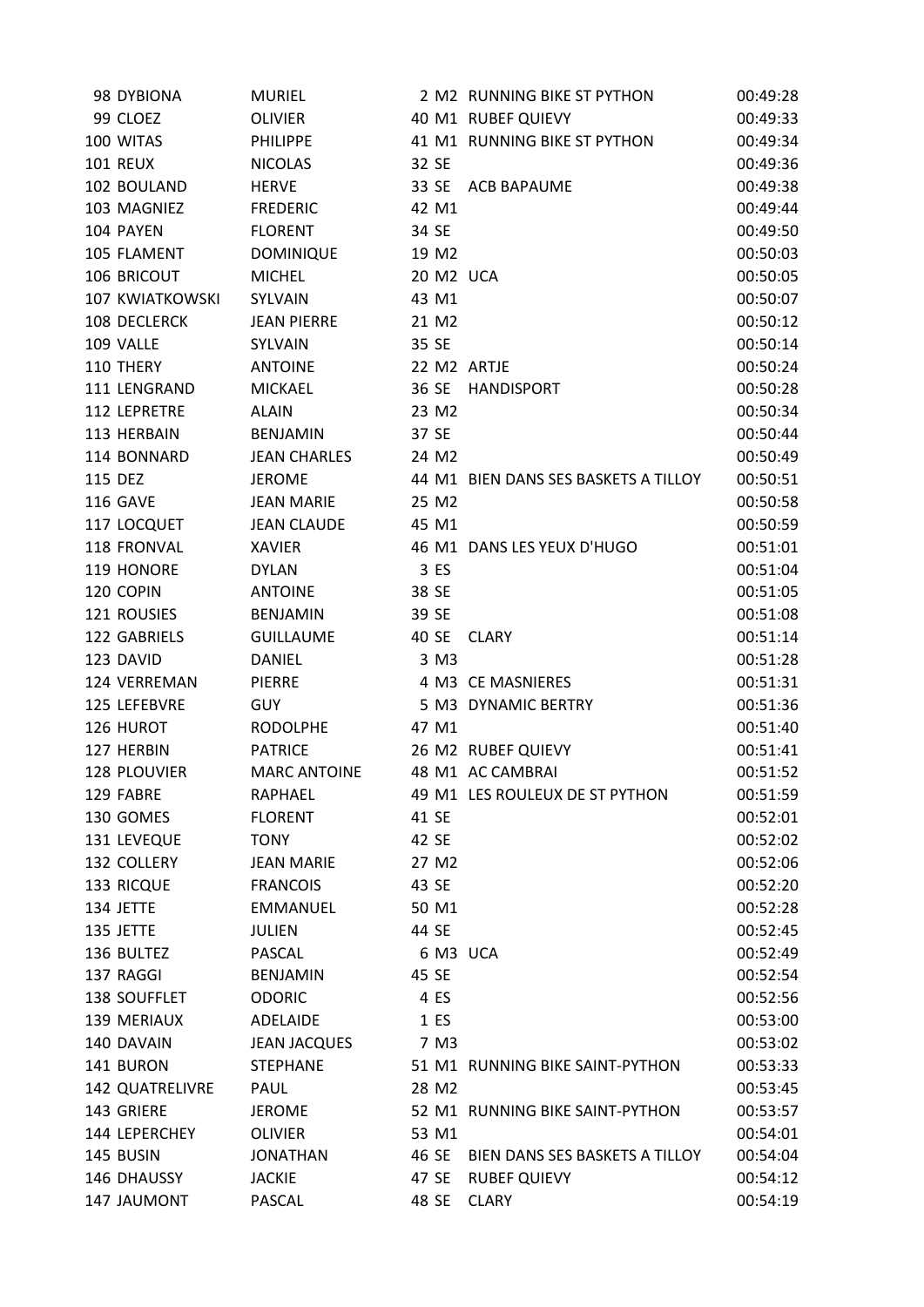| 148 SCHEPP         | <b>LUCIE</b>        |       | 1 SE             |                                      | 00:54:21 |
|--------------------|---------------------|-------|------------------|--------------------------------------|----------|
| 149 LEMOINE        | <b>CHRISTELLE</b>   |       | 3 M2             |                                      | 00:54:28 |
| 150 GABET          | <b>GERARD</b>       |       |                  | 29 M2 COURIR SNCF                    | 00:54:37 |
| 151 LERICHE        | <b>FRANCK</b>       |       | 54 M1            |                                      | 00:54:42 |
| 152 LANDAT         | <b>FREDERIC</b>     |       |                  | 55 M1 BIEN DANS SES BASKETS A TILLOY | 00:54:49 |
| 153 BERTAUX        | <b>JEAN JACQUES</b> |       | 8 M3             |                                      | 00:54:51 |
| 154 GRIERE         | <b>ANTOINE</b>      |       |                  | 2 CA DANS LES YEUX D'HUGO            | 00:54:55 |
| 155 DENIZON        | SAMUEL              |       | 56 M1            |                                      | 00:55:02 |
| 156 BAILLON        | <b>JULIEN</b>       | 49 SE |                  |                                      | 00:55:03 |
| <b>157 BON</b>     | SABRINA             |       | 2 M1             |                                      | 00:55:14 |
| 158 GRANDE         | <b>MICKAEL</b>      |       | 57 M1            |                                      | 00:55:21 |
| 159 FOURCADE       | PIERRE              |       |                  | 9 M3 CUINCY TRIATHLON                | 00:55:26 |
| 160 PREVOST        | <b>MELANIE</b>      |       | 2 ES             |                                      | 00:55:48 |
| 161 FAVRI          | <b>DORIS</b>        |       |                  | 4 M2 UCA                             | 00:55:52 |
| 162 GODART         | <b>FABRICE</b>      |       |                  | 58 M1 RED BAR / COSMOPOLITAN         | 00:56:23 |
| 163 DE ABREU       | <b>FRANCIS</b>      |       | 30 M2            |                                      | 00:56:31 |
| 164 DUBUIS         | <b>BERNADETTE</b>   |       |                  | 5 M2 UCA                             | 00:56:52 |
| 165 DEMARCQ        | <b>KARINE</b>       |       | 2 SE             |                                      | 00:56:55 |
| 166 NOGUEIRA       | <b>VICTOR</b>       |       | 59 M1            |                                      | 00:57:16 |
| 167 LENFANT        | <b>VALERIE</b>      |       | 3 M1             |                                      | 00:57:27 |
| 168 MENTION        | <b>JEAN JACQUES</b> |       | 31 M2            |                                      | 00:57:58 |
| 169 DE RENTRY      | ANNE                |       | 3 SE             | <b>TECHNIC BAIES</b>                 | 00:58:08 |
| 170 HERLIN         | <b>DELPHINE</b>     |       | 4 SE             |                                      | 00:58:14 |
| 171 DENYS          | <b>ISABELLE</b>     |       | 6 M <sub>2</sub> |                                      | 00:58:19 |
| 172 LAIGLE         | <b>STEPHANIE</b>    |       |                  | 4 M1 RUNNING BIKE ST PYTHON          | 00:58:24 |
| 173 JOURNET        | <b>ESTELLE</b>      |       | 5 SE             |                                      | 00:58:41 |
| 174 FONTAINE       | <b>THIERRY</b>      |       | 32 M2            |                                      | 00:58:47 |
| 175 MARHEM         | <b>LUCIE</b>        |       | 6 SE             |                                      | 00:58:48 |
| 176 WALLEZ         | <b>THOMAS</b>       | 50 SE |                  |                                      | 00:58:56 |
| 177 HERBIN         | <b>JEROME</b>       |       |                  | 60 M1 RUBEF QUIEVY                   | 00:58:57 |
| 178 PAYEN          | <b>MELANIE</b>      |       | 7 SE             |                                      | 00:59:06 |
| 179 COUVEZ         | <b>HELOISE</b>      |       | 8 SE             |                                      | 00:59:32 |
| 180 LAURENT        | <b>ADELINE</b>      |       | 9 SE             |                                      | 01:00:30 |
| 181 DUVET          | <b>CHRISTOPHE</b>   |       |                  | 61 M1 RUBEF QUIEVY                   | 01:00:30 |
| 182 LEFEBVRE       | <b>JEAN</b>         |       | 33 M2            |                                      | 01:00:52 |
| 183 PETERS         | EDWIGE              | 10 SE |                  | <b>UCA</b>                           | 01:00:58 |
| 184 JAUMONT        | <b>CECILE</b>       | 11 SE |                  | <b>CLARY</b>                         | 01:01:05 |
| 185 GRUCA          | <b>MARIE</b>        | 12 SE |                  |                                      | 01:01:38 |
| 186 VREVIN         | <b>KATHY</b>        |       |                  | 7 M2 JOGGEUR VIESLY                  | 01:01:38 |
| 187 LACLUYSE       | <b>ELODIE</b>       | 13 SE |                  |                                      | 01:03:04 |
| 188 CAMBAY         | <b>MARIE HELENE</b> |       | 8 M <sub>2</sub> |                                      | 01:03:11 |
| 189 CAMBAY         | <b>DIDIER</b>       |       | 34 M2            |                                      | 01:03:42 |
| <b>190 TRAVERS</b> | <b>AURORE</b>       |       | 5 M1             |                                      | 01:03:43 |
| 191 TRAVERS        | SEBASTIEN           |       | 62 M1            |                                      | 01:04:44 |
| 192 CHARDIN        | <b>NICOLAS</b>      |       |                  | 63 M1 TECHNIC BAIES                  | 01:04:44 |
| 193 ALBOT          | <b>MAGALIE</b>      |       |                  | 9 M2 UCA                             | 01:04:46 |
| 194 DOUCHET        | <b>SOPHIE</b>       |       |                  | 6 M1 RUBEF QUIEVY                    | 01:05:16 |
| 195 DELETREZ       | ANNE                | 14 SE |                  |                                      | 01:05:24 |
| 196 HENNION        | <b>ERIC</b>         |       | 10 M3            |                                      | 01:05:45 |
| 197 EGO            | <b>AURELIE</b>      | 15 SE |                  |                                      | 01:05:45 |